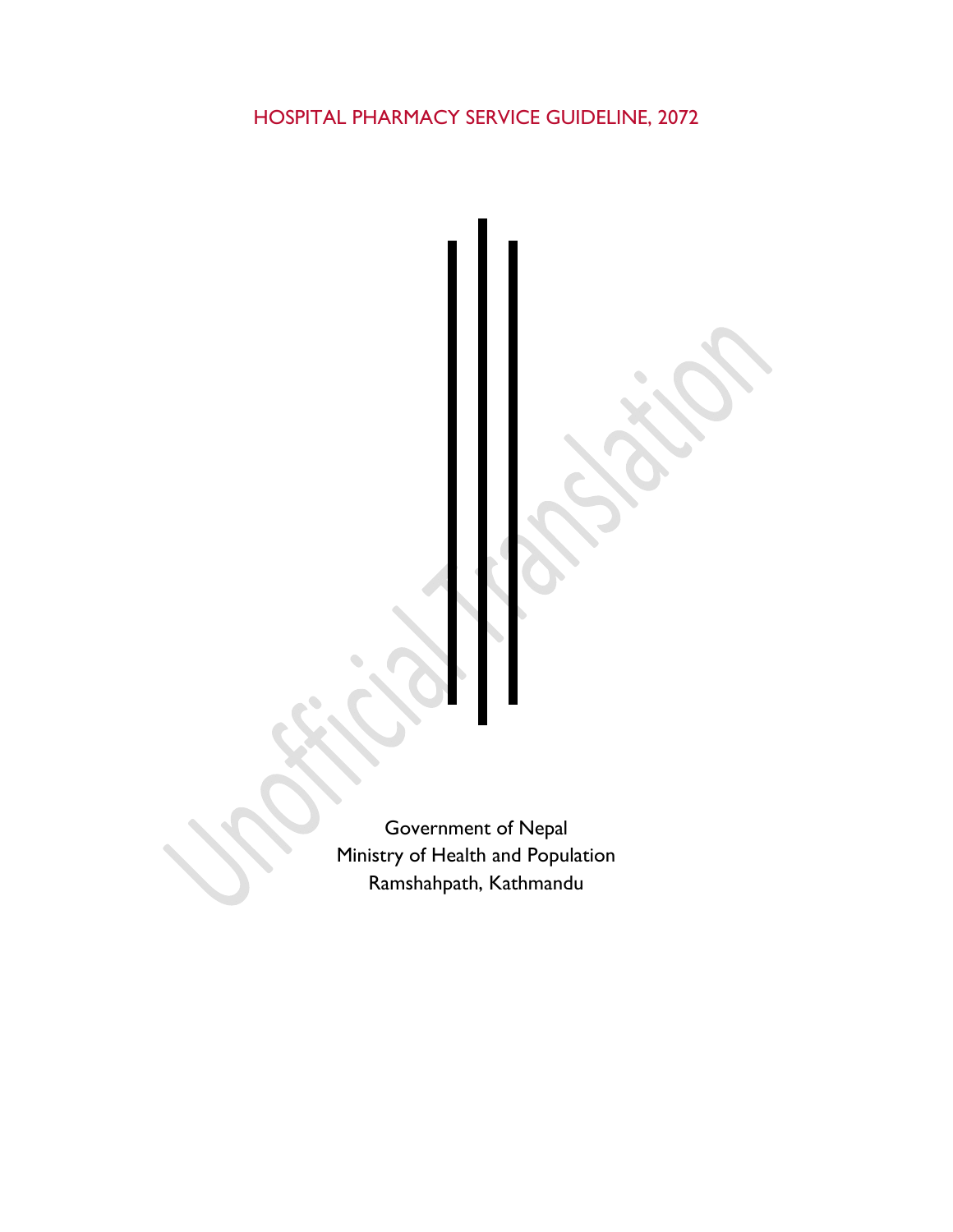# Hospital Pharmacy Service Guideline, 2072

# Preamble:

The Government of Nepal has made the following guidance exercising the right given by the Good Governance (Management and Operations) Act, 2064, Section 45 in order to ensure access to health services for all in an effective manner by providing accessible and quality service to patients and clients through the operation of its own pharmacy service by hospitals through human resource qualified in the subject of pharmacy.

### 1. Short Title and Commencement:

- (1) This guideline shall be called "Hospital Pharmacy Service Guideline, 2072."
- (2) This guideline shall be effective from the date of approval by the Government of Nepal.
- 2. Definition: In this guideline, unless the subject or the context means otherwise:
	- (1) "Ministry" means the Ministry of Health and Population.
	- (2) "Hospital" means any government hospitals and health centres that are under a complete or partial proprietorship or control of the Government of Nepal, or those in operation according to the Development Committee Act, 2013.
	- (3) "Pharmacy Service" means the service in operation or to be operated in the Hospitals that is delivered through a medicine and medicinal substance or material.
	- (4) "Committee" means the Hospital Pharmacy and Therapeutic Committee formed according to Section (3).
	- (5) "Hospital Formulary" means a detailed booklet of medicines and medicinal substances or materials used in the Hospital.
- 3. Hospital Pharmacy and Therapeutic Committee: The following Hospital Pharmacy and Therapeutic Committee shall be formed to operate the service delivered through medicines and medicinal substances or materials in the Hospital effectively and systematically.

| (A) Hospital Chief or a Senior Physician authorized by him/her | - Chairperson      |
|----------------------------------------------------------------|--------------------|
| (B) Chiefs of medical departments or units                     | - Member           |
| (C) Chief looking after nursing function                       | - Member           |
| (D) Administration Section Chief                               | - Member           |
| (E) Financial Administration Section Chief                     | - Member           |
| (F) Hospital Pharmacy Chief                                    | - Member Secretary |

- 4. Function, Duty and Right of the Committee: The function, duty and right of the Committee will be as follows:
	- (A) To determine a list of medicines and medicinal substances or materials to be put in the hospital pharmacy.
	- (B) To determine pre-qualified manufacturers and suppliers of medicines or medicinal substances or materials as required.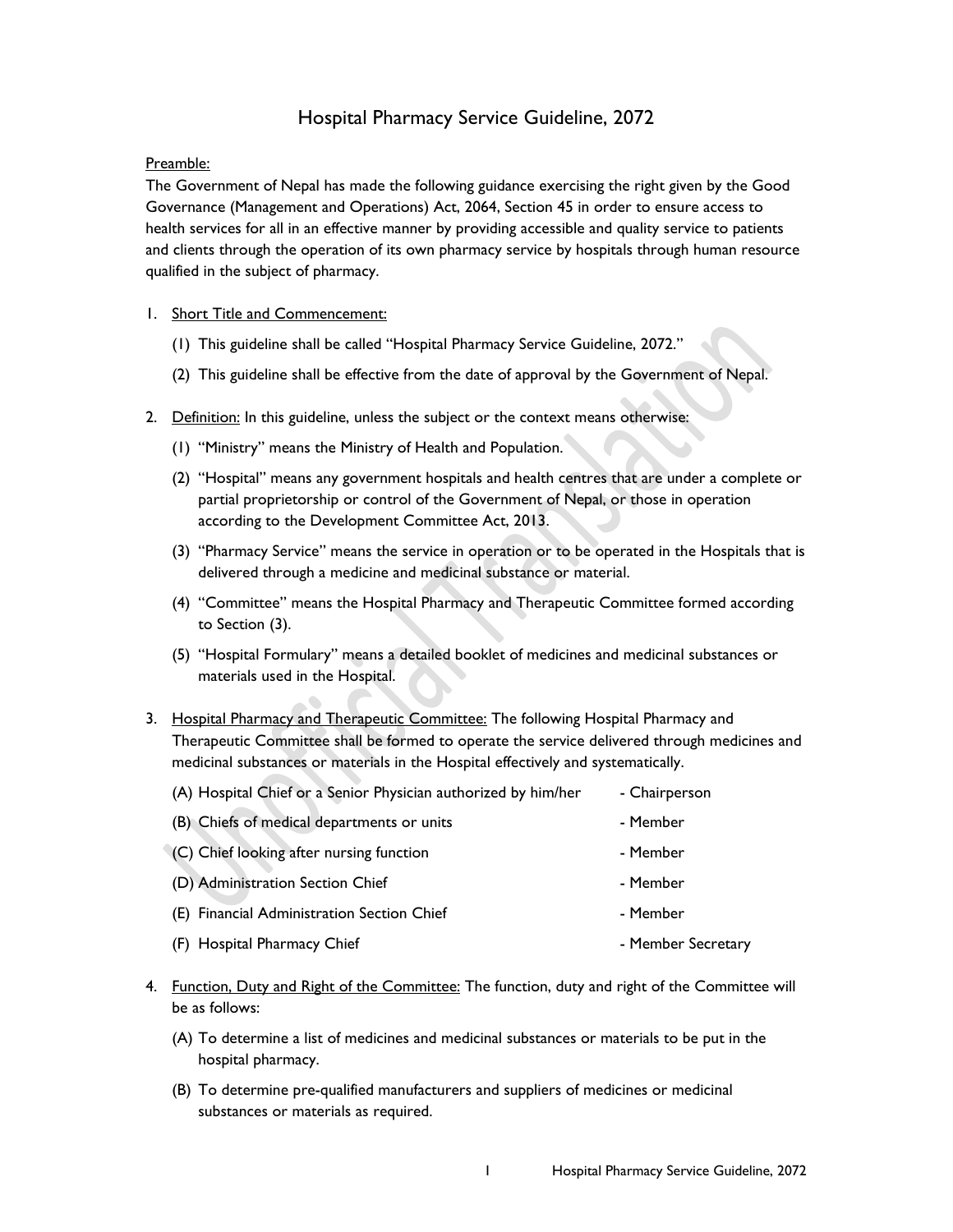- (C) To approve or disapprove a particular brand according to reliability of its quality.
- (D) To approve or revise the Hospital Formulary.
- (E) To monitor an adverse drug reaction.
- (F) To prepare a protocol pertaining to a treatment service being provided by the Hospital.
- (G) To prepare a format of prescription with a list of drugs based on the Hospital Formulary.
- (H) To inspect and monitor the hospital pharmacy from time to time.
- (I) To implement or have a directive from the Ministry regarding the operation of the hospital Pharmacy Service implemented.

#### 5. Provision Related to Committee Meeting:

- (1) A meeting of the Committee shall convene at least once every two months.
- (2) At least forty-eight hours prior to the meeting of the Committee, the Member Secretary must provide all members with a meeting agenda.
- (3) The presence of more than fifty percent of the members shall be considered a quorum for a meeting proceeding.
- (4) A meeting shall be chaired by the Committee Chairperson.
- (5) A decision of the Committee shall be based on the vote from the majority of members present. In an event of a tie, the Chairperson shall cast a decisive vote.
- (6) The decision of the Committee meeting shall be attested by the Member Secretary.
- (7) Other procedures pertaining to the Committee meeting shall be as determined by the Committee itself.

# 6. Hospital Pharmacy Operation Committee:

(1) To operate the hospital pharmacy in organized manner, a Pharmacy Operation Committee shall be formed as the following:

| (a) Hospital Pharmacy Chief                                                          | - Coordinator      |
|--------------------------------------------------------------------------------------|--------------------|
| (b) Financial Administration Chief or his/her representative                         | - Member           |
| (c) Chief of Procurement Section or his/her representative                           | - Member           |
| (d) Staff appointed by Hospital Pharmacy Chief                                       | - Member Secretary |
| The function, duty and vight of the Committee formed as non Cub section (1) shall be |                    |

- (2) The function, duty and right of the Committee formed as per Sub-section (1) shall be as determined by the Hospital Pharmacy and Therapeutic Committee.
- (3) A meeting operation procedure of the Committee formed as per Sub-section (1) shall be as determined by the Hospital Pharmacy Operation Committee itself.
- 7. Function, Duty and Right of Pharmacy Chief: The function, duty and right of the Pharmacy Chief shall be as follows:
	- (A) To implement or have the decisions of the Committee implemented.
	- (B) To prepare and present a proposal for a Committee meeting.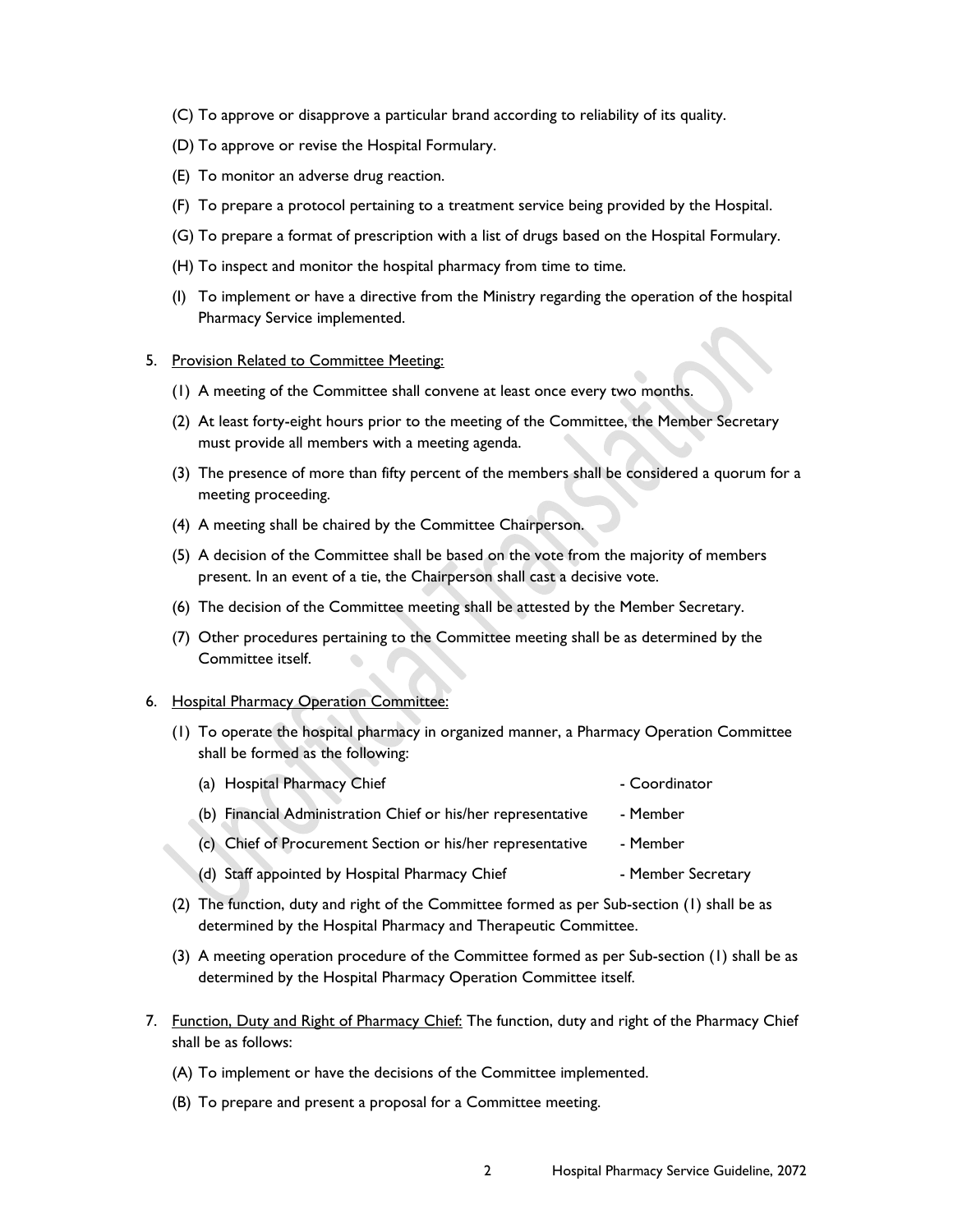- (C) To prepare or have a list of drugs for use in the Hospital prepared.
- (D) To facilitate clinical pharmacy service delivery.
- (E) To supervise subordinate staff.
- (F) To periodically verify or have inventory and near expiry drugs verified and manage or have sales managed.
- (G) To carry out other functions as determined by the Committee.
- 8. Procurement Procedure of Medicine and Medicinal Substance and Material: The procurement of a medicine and medicinal substance and material shall be conducted following Public Procurement Act, 2063, and Public Procurement Rules, 2064.
- 9. Sales Price of Medicine and Medicinal Substance: While determining a sales price of a medicine and medicine related substance, it shall be determined by adding no more than twenty percent to a cost price. But while determining a sales price in this way, it must not exceed a maximum retail price (MRP).

#### 10. Human Resource for Hospital Pharmacy:

- (1) The Hospital must arrange permanent human resources for the operation of the pharmacy.
- (2) Notwithstanding Sub-section (1), till permanent human resources are available, there shall be no objection to operate Pharmacy Service through an alternative arrangement.
- (3) The Hospital shall fulfil permanent staff from Nepal health service and other necessary staff according to the existing rule.
- (4) The following minimum human resources shall be available for the operation of the pharmacy:

| No.            | Hospital/Health Institution           | Clinical*  | Pharmacist | Assistant  | Helper |
|----------------|---------------------------------------|------------|------------|------------|--------|
|                |                                       | Pharmacist |            | Pharmacist |        |
|                | Hospital with more than<br>100 beds   |            |            | 6          |        |
|                | Hospital with 51 to 100<br>beds       |            | າ          |            |        |
|                | Hospital with 26 to 50<br>beds        |            |            | າ          |        |
| $\overline{4}$ | Hospital with 15 to 25<br><b>beds</b> |            |            |            |        |

\*Explanation: For the purpose of this Section, Clinical Pharmacist refers to the person who has completed post-graduation in clinical pharmacy or pharmaceutical care or PharmD following B. Pharmacy.

(5) Notwithstanding Sub-section (4), the hospital pharmacy may add or reduce the human resources according to the hospital beds, workload and daily business.

But, while increasing posts in this way, more than one person cannot be increased for every ten thousand rupees' daily transaction. In an event of a decline in monthly transaction,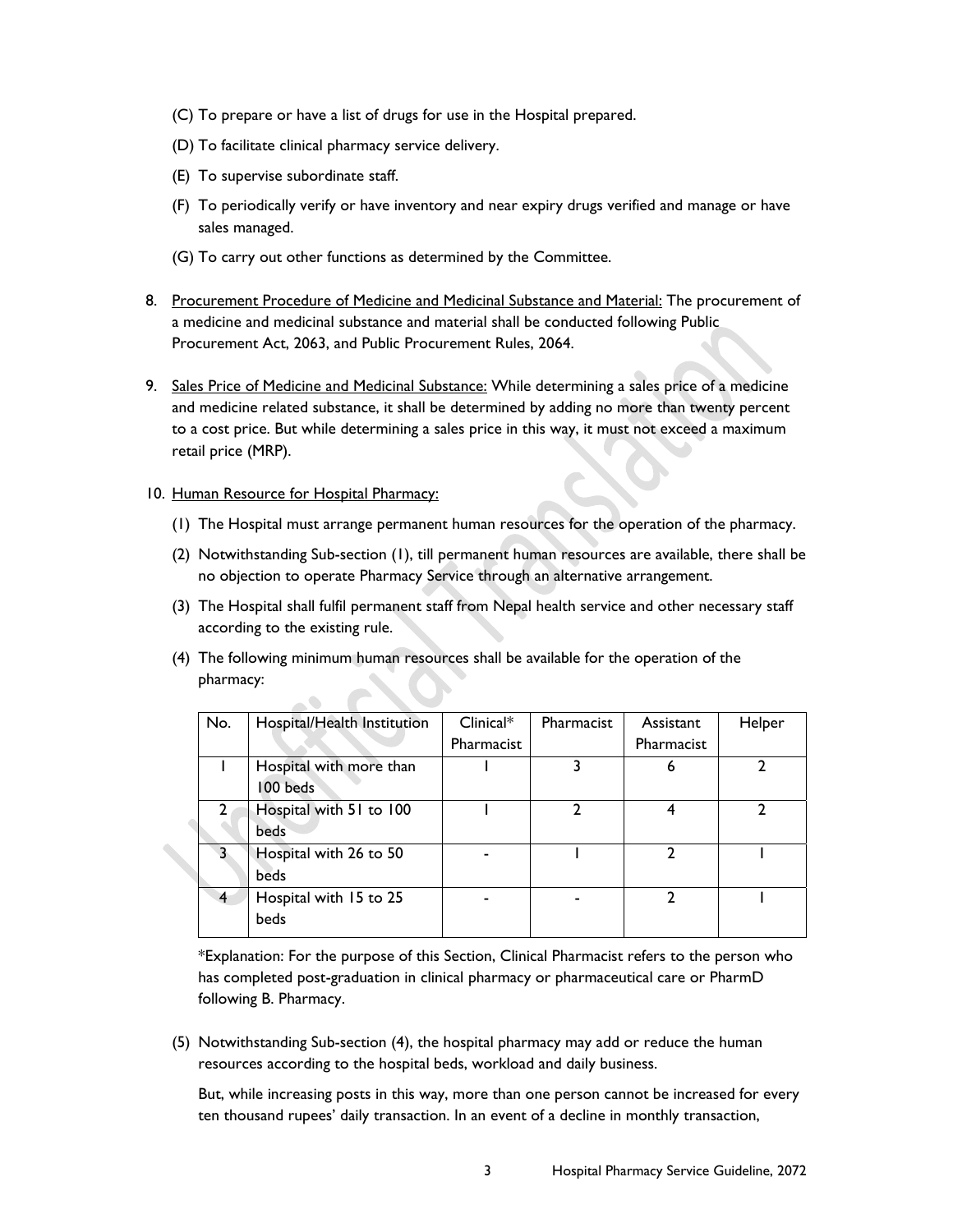increased posts get nullified automatically.

- 11. Physical Infrastructure of Hospital Pharmacy:
	- (1) In order to operate the pharmacy, the Hospital must provision for a medicine dispensing room and an adequate space for storage to comply with the Codes on Sales and Distribution of Drugs, 2071.
	- (2) The medicine dispensing room must be free from dampness, away from a direct sunlight, and adequately ventilated. Storage must be done according to the temperature prescribed on a medicine/medicinal substance's label.
	- (3) A location for operating the pharmacy must be easily visible to general public, and as far as possible, must be at the front of the Hospital. As required, more than one pharmacy may be operated in the Hospital.
	- (4) It must be with appropriately organized space for patient counselling.
	- (5) A separate storage inaccessible to unauthorized person must be managed for safe keeping of a medicine and medicinal material that are no longer suitable or need to be returned or have expired, or need to be destroyed.
	- (6) An appropriate staff and space for the receipt of prescription, dispensing and the collection of payment must be provisioned.
	- (7) The recording of inventory and consumption, invoicing of a medicine and medicinal material must be carried out through a computer with an appropriate software containing drug information, label, information related to side effects of medicines, etc.
	- (8) A list of medicines and medicinal materials provided by the Government of Nepal for free must be kept visible to everyone.
	- (9) An additional aspect of the hospital pharmacy operation shall be according to the Codes on Sales and Distribution of Drugs, 2071, and Guideline for Health Institution Establishment, Operation & Upgradation Standard, 2070.
	- (10) Drugs that are provided by the Hospitals for free and the rest of the drugs must be clearly segregated in the pharmacy.
	- (11) Any activity pertaining to the commercial promotion of a drug cannot be conducted within the Hospital premises.

However, with the approval from the Committee, there shall be no objection to conduct a meeting or conference with a group participation, for a scientific presentation on a drug.

#### 12. Provision of Seed Money:

- (1) The Ministry may provide seed money for the operation of the hospital pharmacy.
- (2) If the Ministry sees fit, the amount provided under Sub-section (1) may be converted into a grant.

#### 13. Regarding Drug Distributed for Free:

(1) A drug that has been identified to be distributed for free by the Government of Nepal must be provided for free by the hospital pharmacy.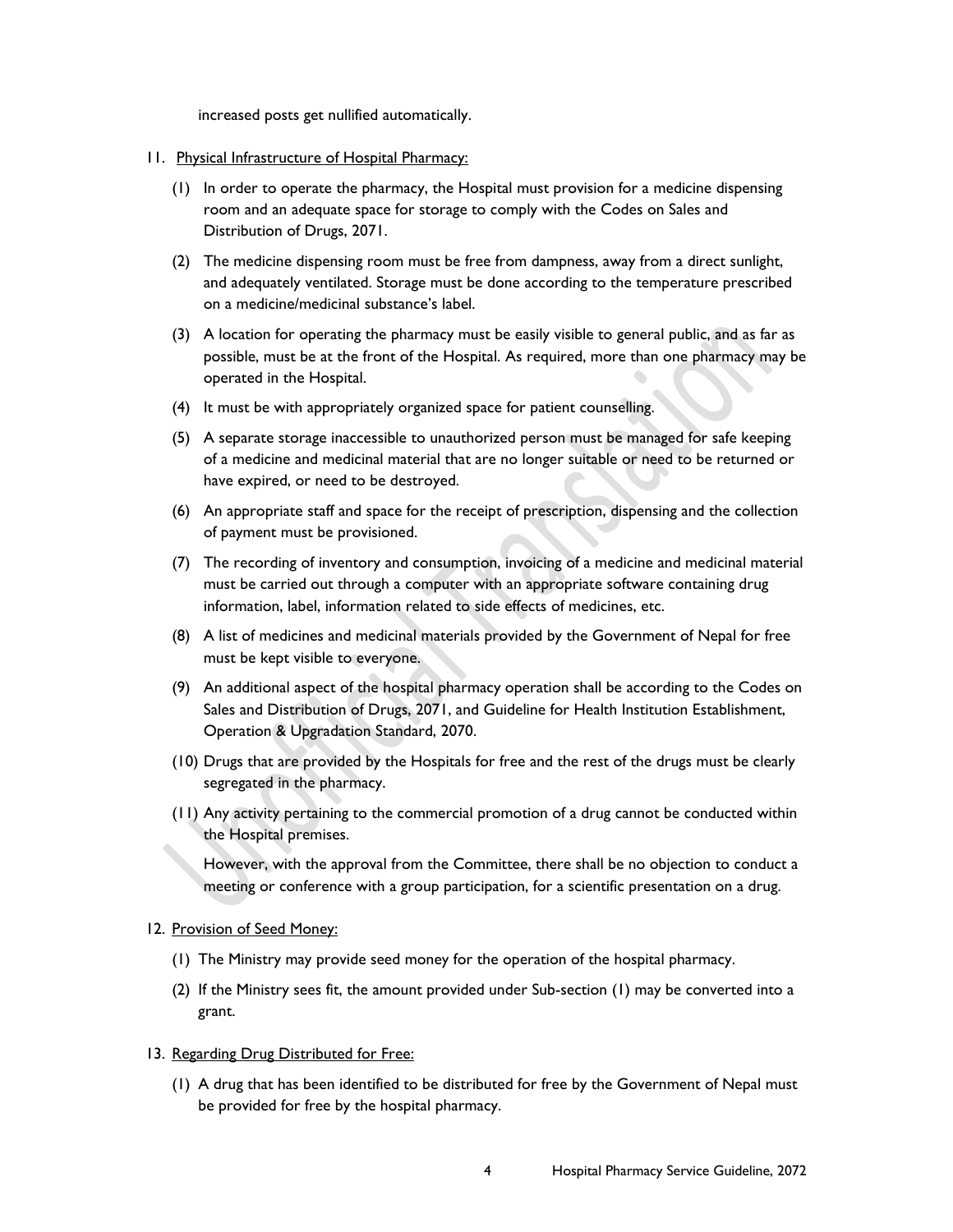- (2) A medicine and medicinal substance and material to be distributed for free must be procured as required through the grant money provided by the Ministry or a fund received for the procurement of a drug. For other Hospitals under the Department of Health Services, they will be made available through a procurement by the department, regional health directorates and district health/public health offices.
- (3) During a situation when the stock of a drug to be distributed for free is not available for some reason, the pharmacy is not obligated to provide such a drug for free.

However, the pharmacy must provide information regarding the unavailability of a medicine and medicinal material that are to be distributed for free on the prescription of a concerned patient.

(4) Government hospitals must arrange for free drugs for a very poor and helpless patient even when the inventory of drugs that are to be distributed for free is not available and must make a record containing the details of patients receiving such a service public on a monthly basis.

#### 14. Distribution of Drug Received for Free:

- (1) All Hospitals must provide for free the medicines and medicinal materials received for free from any source or as a bonus from any company.
- (2) When receiving medicines and medicinal materials for free, medicines may be received as a donation or gift based on drugs listed in the Hospital Formulary. In addition, this must be done according to the standard prescribed by the Department of Drug Administration or that determined by World Health Organisation on receiving a drug as a donation or gift.

## 15. Financial Management:

- (1) The hospital pharmacy shall have a separate account.
- (2) The account under Sub-section (1) shall be operated by co-signatures of the Hospital Chief or the personnel appointed by him/her and Chief Accountant.
- (3) The account under Sub-section (1) shall deposit the following funds:
	- (a) Money received from the Ministry
	- (b) Money received from daily sales
	- (c) Money received from a local body
- (4) Without a recommendation and decision from the Pharmacy Operation Committee, the funds available in the account under Sub-section (1) shall not be used for any other purpose.
- (5) Money from a daily transaction must be deposited in the bank either on the same day or by noon on the following day.
- (6) A salary, allowance and related expenses of a contracted staff working in the pharmacy must only be borne from the account under Sub- section (1).
- (7) At least ten percent of the total revenue from the sales of drugs must be deposited to the main account of the Hospital on a monthly basis.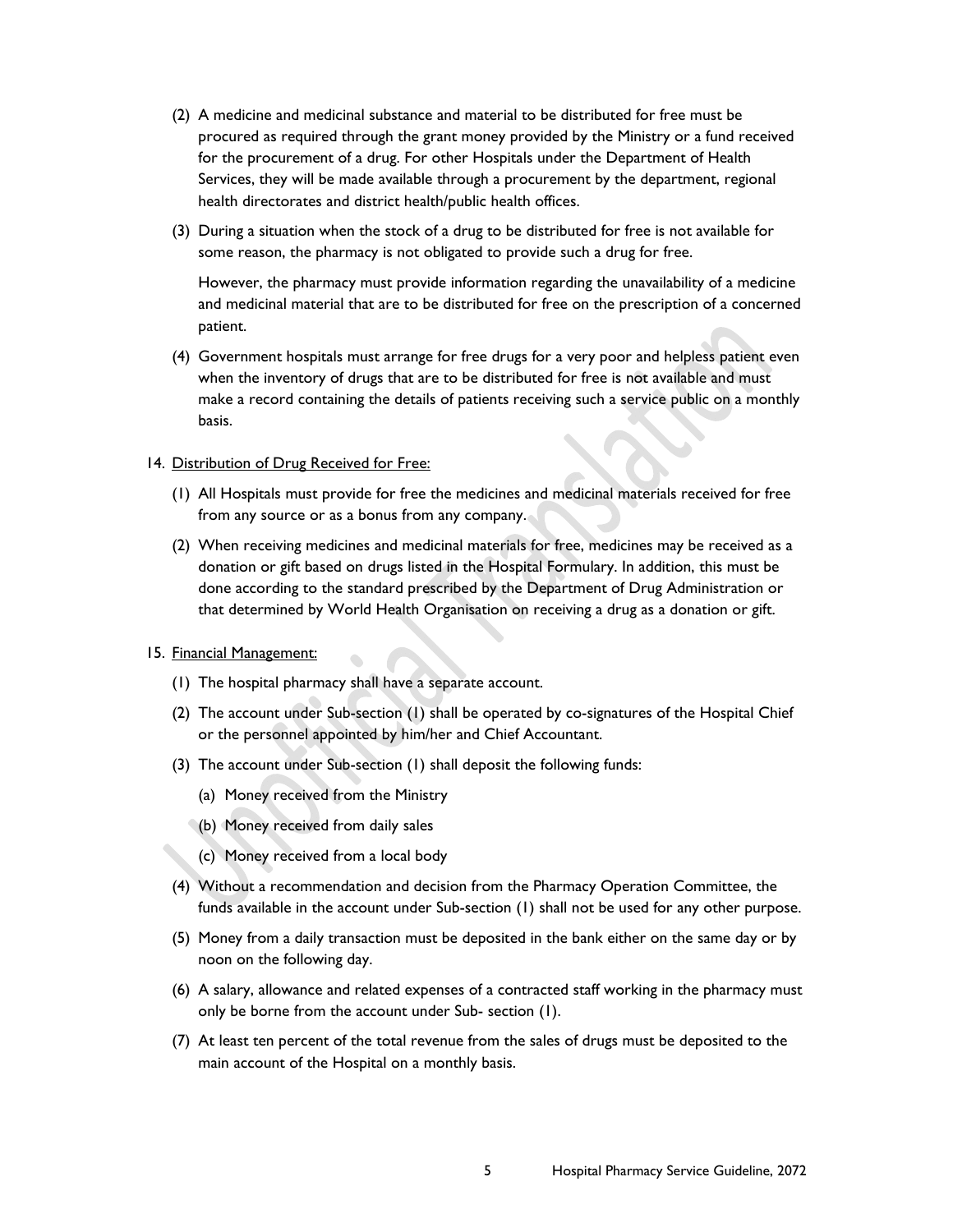- 16. Accounting of Income and Expenditure:
	- (1) The accounting of income and expenditure of the pharmacy shall be done within a month after the end of every fiscal year.
	- (2) While accounting for income and expenditure, ninety percent of the profit must be deposited in the main account of the Hospital.
	- (3) An internal auditing must be completed within three months from the end of a fiscal year.
	- (4) The auditing of the hospital pharmacy shall be conducted by the Office of the Auditor General.
	- (5) At the end of each fiscal year, a trial balance of updated procured quantity, sold quantity and balance quantity in the pharmacy must be prepared.
- 17. No Recommendation of Specific Brand: Unless absolutely necessary, a patient must not be recommended a specific brand.
- 18. Submitting Report after Monitoring and Evaluation: Regarding the situation of a pharmacy operation in the Hospital, and to operate this service effectively, the Ministry, department under the Ministry, regional health directorate and district health/public health offices must carry out monitoring and evaluation every four months, and send its report to the quality assurance section of the Ministry.
- 19. Provision Related to Hospital Formulary: The Hospital must make the following arrangement in the Hospital Formulary:
	- (A) A list of medicines and medicinal substances and materials and medicine's dosage form necessary for the Hospital according to the nature of patients' diseases must be kept updated in the Hospital Formulary.
	- (B) In the Hospital Formulary, there must at least be information regarding a list of drugs, a drug's dosage, dosage form and strength, as well as an instruction regarding the storage. As additional information, the drug's indications or contraindications, adverse effects, precautions to be followed when taking the drug, the drug's comparative prices, and other details must be included.
	- (C) Until the Hospital Formulary is ready, the work must be done by preparing a list of medicines and medicinal materials and substances.
	- (D) Drugs included in the national list of essential medicines must be given a priority in the Hospital Formulary.

## 20. Special Arrangement for Private Hospital:

- (1) Private, co-operative, community, teaching as well as non-governmental sector hospitals in operation with an approval from the Government of Nepal must also operate their own pharmacy service according to this guideline.
- (2) According to the existing criteria, for ten percent of total patients who come to a hospital, the hospital under Sub-section (1) must provide free drug and service to a poor and helpless patient.